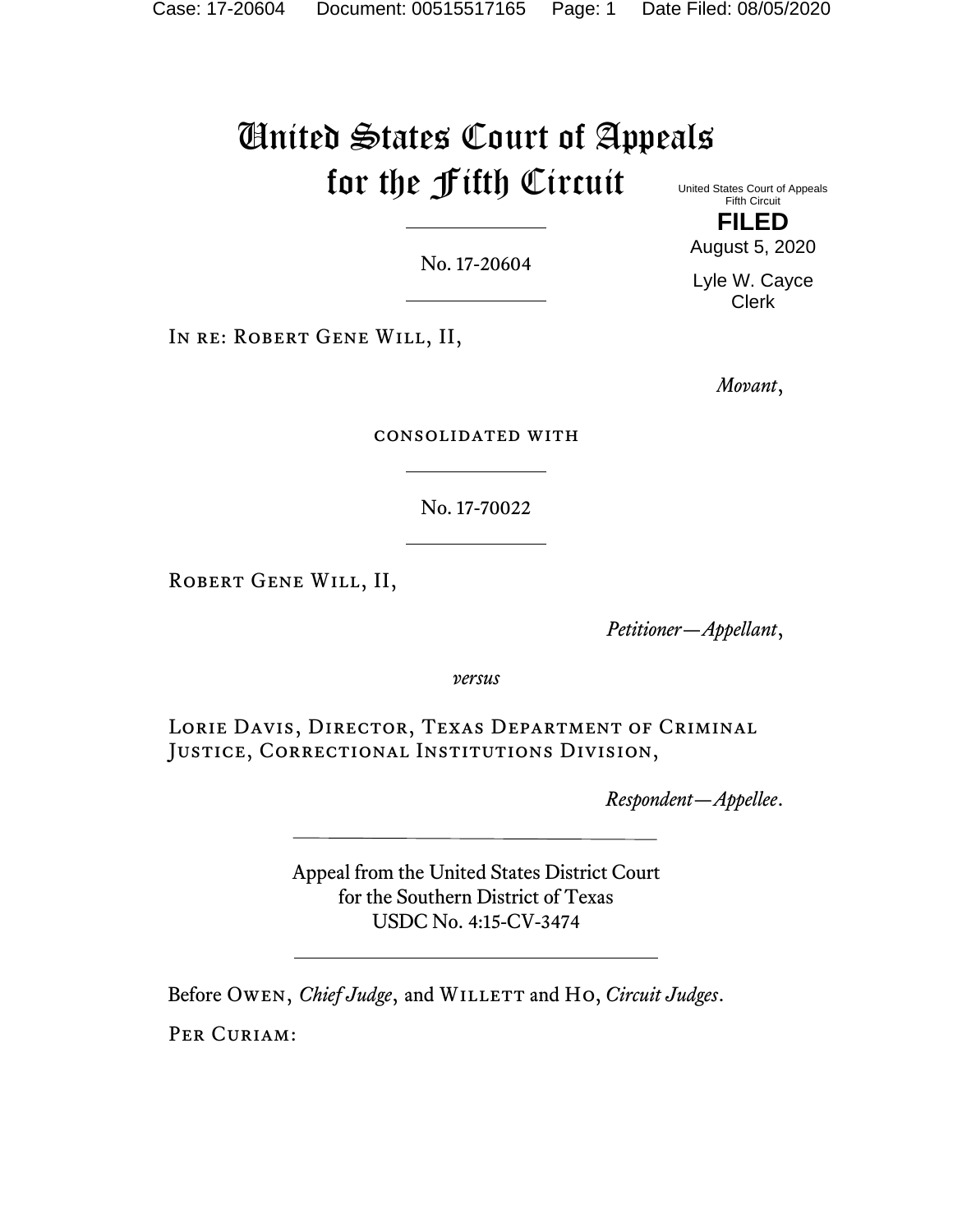Robert Gene Will filed a second-in-time habeas petition raising *Brady* and actual innocence claims. The district court concluded that Will's petition was successive and transferred it to this court. Will appeals the district court's transfer order and alternatively asks this court for authorization to file a successive habeas application. We affirm the district court's transfer order and grant the motion for authorization. Will's arguments may not prevail, but he should be allowed to make them.

I

Robert Gene Will was convicted and sentenced to death for the capital murder of Deputy Barrett Hill. Will has consistently maintained his innocence and asserted that Michael Rosario, the man who fled from the police with Will the morning of the murder, committed the heinous crime. Will sought state appellate and state habeas remedies but received no relief.<sup>[1](#page-1-0)</sup> Then Will filed his first federal habeas petition, asserting ineffective assistance of counsel and actual innocence. In 2010, the district court denied habeas relief but stayed the ineffective assistance of state habeas counsel claim, which remains pending.

After the denial of Will's first federal habeas petition, the Harris County District Attorney's Office provided information to the defense that it had not turned over previously. This new information includes a Harris County Sheriff's Department document (the Hit Document) revealing that after Hill's murder Rosario was placed in administrative separation because he "made contact . . . to visit w[ith] David Cruz," apparently "soliciting [Cruz] to make [a] hit on [Will]." A related document revealed that Cruz was

<span id="page-1-0"></span><sup>1</sup> *Will v. State*, No. 74,306, 2004 WL 3093238 (Tex. Crim. App. Apr. 21, 2004) (direct appeal); *Ex parte Will*, No. WR-63,590-01, 2006 WL 832456 (Tex. Crim. App. Mar. 29, 2006) (first state habeas appeal); *Ex parte Will*, No. WR-63,590-02, 2007 WL 2660290 (Tex. Crim. App. Sep. 12, 2007) (second state habeas appeal).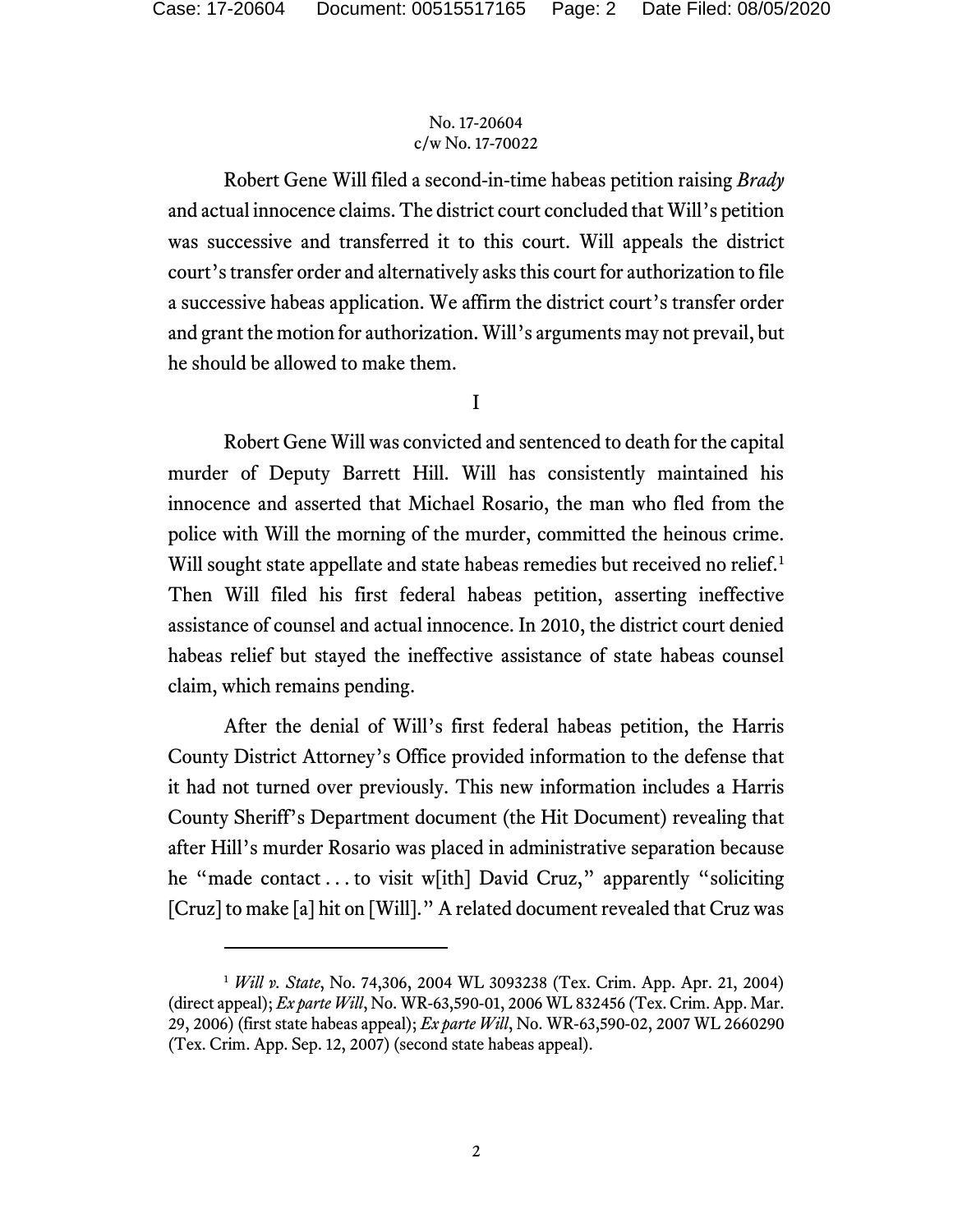placed in administrative separation "due to [a] possible . . . hit." There is also a report (the Schifani Report) in which Deputy Patricia Schifani documented that Rosario told her he was "part of the reason" Deputy Hill was murdered.

Will's trial attorneys signed affidavits stating that neither the Hit Document nor Schifani Report had been disclosed to them. Before trial, the prosecutor had agreed to disclose "[a]ll exculpatory evidence pursuant to *Brady v. Maryland*,"<sup>[2](#page-2-0)</sup> and Will's counsel had subpoenaed all inmate records concerning Rosario. Will's habeas counsel also obtained a subpoena for Rosario's prison records during his first federal habeas proceedings. But, despite the trial attorneys' diligence, neither the Hit Document nor the Schifani Report were disclosed. An attorney at the DA's Office acknowledged that if she had known about the Hit Document and the Schifani Report, *Brady* and the DA Office's open file policy would have obligated her to disclose the documents to Will's trial counsel.

Based on this newly discovered evidence—again, disclosed by the DA's office only *after* Will's first federal habeas petition was denied—Will filed a third state habeas petition claiming that the prosecution unconstitutionally suppressed evidence under *Brady* and that he was actually innocent. The Texas Court of Criminal Appeals denied habeas relief. Will then filed a second-in-time federal habeas petition in district court seeking relief based on the State's alleged *Brady* violation.

The State filed a motion for summary judgment, asserting that the district court lacked jurisdiction to consider a successive habeas action under the Anti-Terrorism and Effective Death Penalty Act (AEDPA). The district court granted the State's motion and transferred the second federal habeas

<span id="page-2-0"></span><sup>2</sup> 373 U.S. 83 (1963).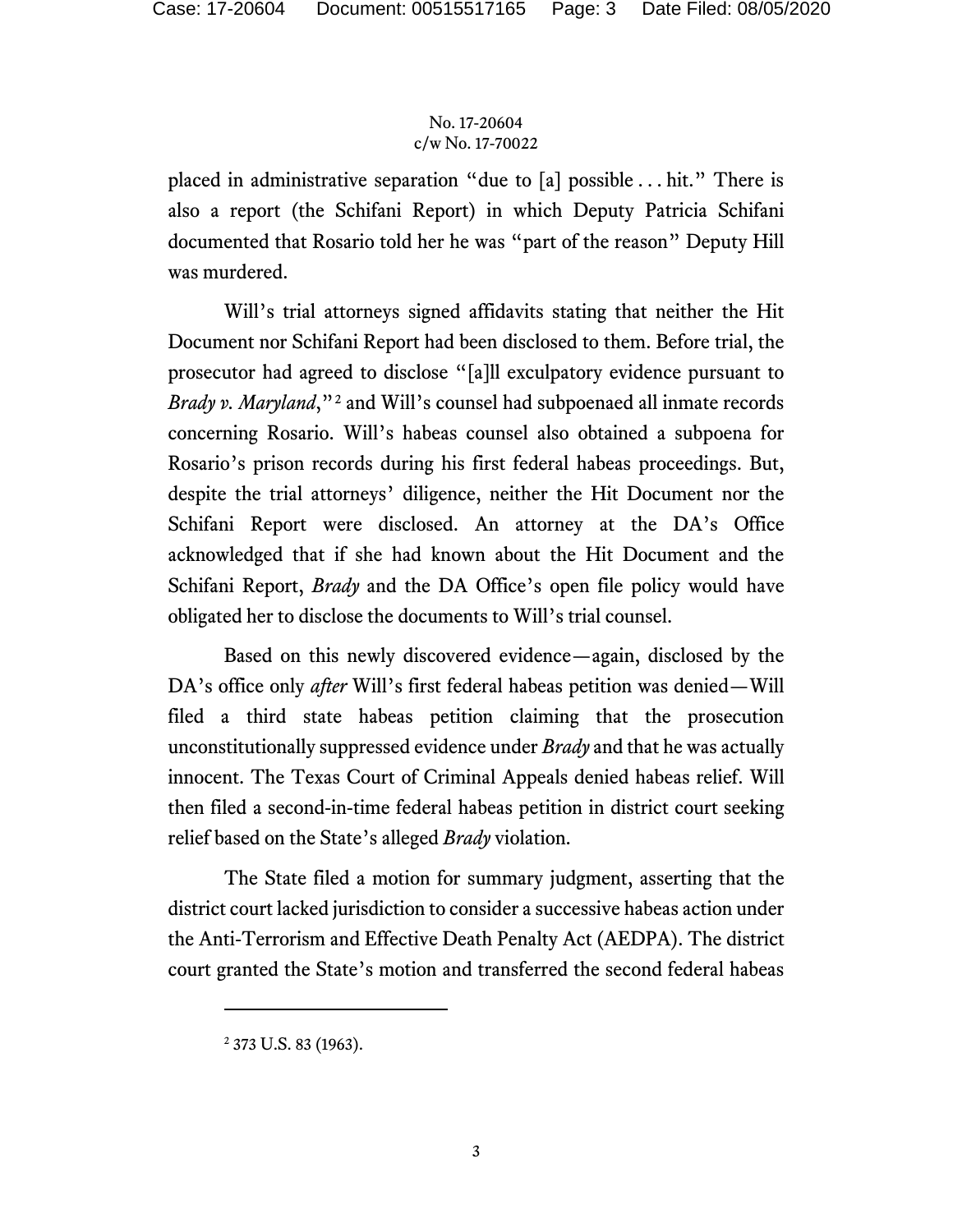petition to this court. Will appeals the transfer order. Alternatively, he submitted a motion for authorization to file a second federal habeas petition. The clerk's office has consolidated the two cases.<sup>[3](#page-3-0)</sup>

II

We first consider whether the district court properly transferred Will's habeas petition to this court. The dispositive issue is whether Will's petition is "second or successive" under 28 U.S.C. § 2244.[4](#page-3-1) If it is successive, the district court's transfer order was proper because only a court of appeals can authorize Will's habeas petition.[5](#page-3-2) If it is not successive, the district court erred in transferring Will's habeas petition to this court.

At the time the district court issued its transfer order, neither the Supreme Court nor the Fifth Circuit had yet decided section 2244's application to *Brady* claims. Since then, however, we have definitively spoken on the matter and determined that *Brady* claims raised in second-in-time

<span id="page-3-0"></span><sup>3</sup> *See United States v. Fulton*, 780 F.3d 683, 688 (5th Cir. 2015) ("[W]e instruct the clerk of the court to consolidate any request by the petitioner for . . . any motion for authorization, to the panel considering the transferred [potentially successive] petition.").

<span id="page-3-1"></span><sup>4</sup> *See* 28 U.S.C. § 2244(b)(2). Regardless of whether the petition is "second or successive," Will's substantive actual innocence claim must be dismissed because "[t]he Fifth Circuit does not recognize freestanding claims of actual innocence on federal habeas review." *In re Swearingen*, 556 F.3d 344, 348 (5th Cir. 2009) (per curiam) (citing *Graves v. Cockrell*, 351 F.3d 143, 151 (5th Cir. 2003)); *see also United States v. Fields*, 761 F.3d 443, 479 (5th Cir. 2014) ("Claims of actual innocence based on newly discovered evidence have never been held to state a ground for federal habeas relief absent an independent constitutional violation occurring in the underlying state criminal proceeding." (quoting *Dowthitt v. Johnson*, 230 F.3d 733, 741 (5th Cir. 2000))). Accordingly, only Will's *Brady* claim is cognizable.

<span id="page-3-2"></span><sup>5</sup> *See* 28 U.S.C. § 2244(b)(3)(A) ("Before a second or successive application permitted by this section is filed in the district court, the applicant shall move in the appropriate court of appeals for an order authorizing the district court to consider the application.").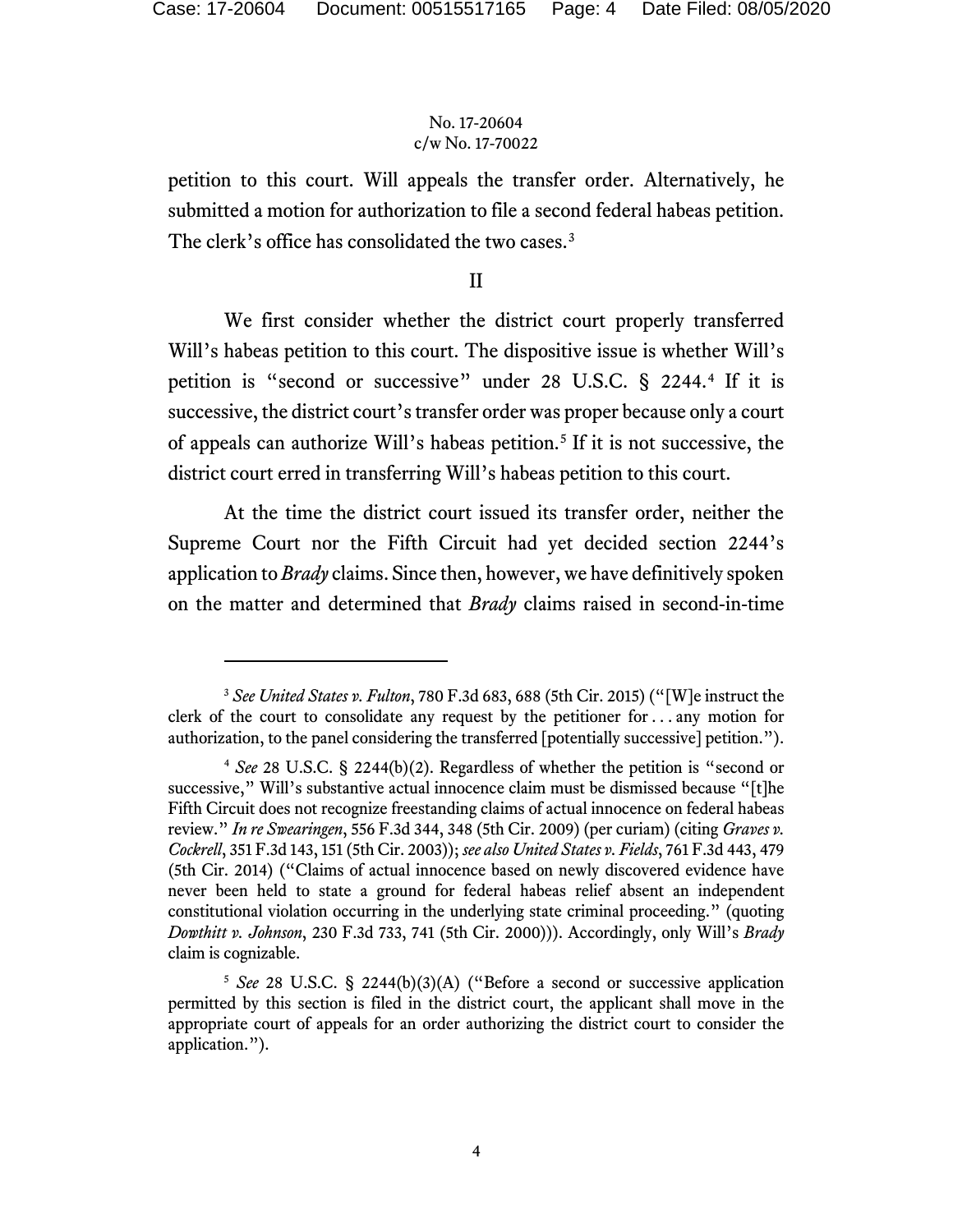habeas petitions are successive regardless of whether the petitioner knew about the alleged suppression when he filed his first habeas petition.<sup>[6](#page-4-0)</sup> So even though Will did not know of the State's alleged *Brady* violation at the time he filed his first habeas petition, it is still subject to AEDPA's statutory requirements for filing a successive petition,<sup>[7](#page-4-1)</sup> and the district court did not err in transferring Will's habeas petition to this court.

# III

Given that this petition is "second or successive," we next consider Will's alternative request for permission to file a successive habeas petition. Under 28 U.S.C. § 2244(b)(3)(C), "[t]he court of appeals may authorize the filing of a second or successive application only if it determines that the application makes a prima facie showing that the application satisfies the requirements" of § 2244(b). To receive authorization to file a successive habeas petition with the district court, Will must make a prima facie showing that: (1) his *Brady* claim was not presented in a prior application; (2) the factual predicate for the *Brady* claim "could not have been discovered previously through the exercise of due diligence"; and (3) he can establish by "clear and convincing evidence that, but for [the *Brady*] error, no reasonable factfinder would have found" him guilty.<sup>[8](#page-4-2)</sup>

A prima facie showing is "simply a sufficient showing of possible merit to warrant a fuller exploration by the district court."<sup>[9](#page-4-3)</sup> "If in light of the

<span id="page-4-1"></span><span id="page-4-0"></span><sup>6</sup> *Blackman v. Davis*, 909 F.3d 772, 778–79, 778 n.2 (5th Cir.), *as revised* (Dec. 26, 2018).

 $^7$  *Id.* 

<sup>8</sup> *See id.* § 2244(b)(2).

<span id="page-4-3"></span><span id="page-4-2"></span><sup>9</sup> *In re Cathey*, 857 F.3d 221, 226 (5th Cir. 2017) (quoting *In re Campbell*, 750 F.3d 523, 530 (5th Cir. 2014)).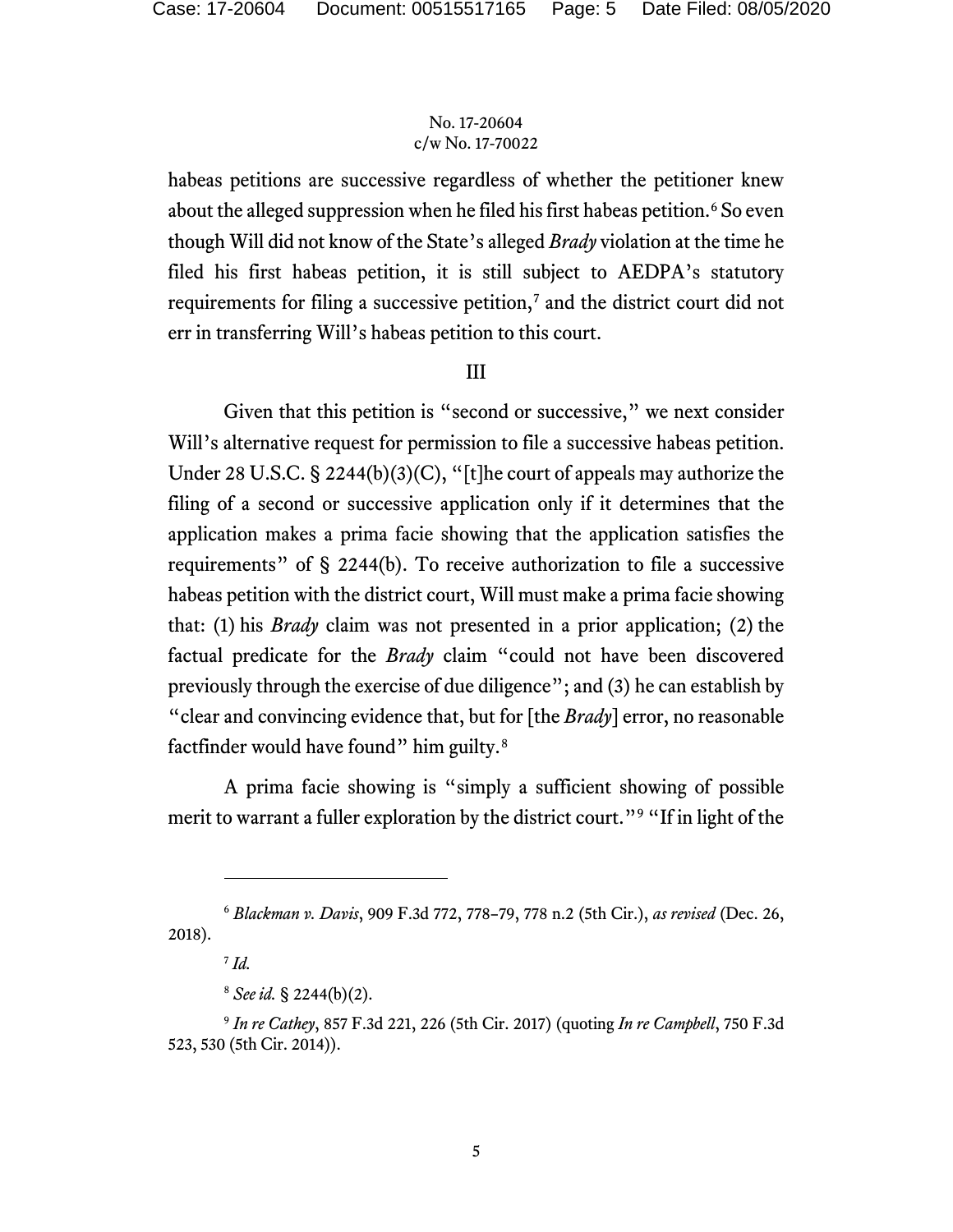documents submitted with the application it appears reasonably likely that the application satisfies the stringent requirement for the filing of a second or successive petition, we shall grant the application."<sup>[10](#page-5-0)</sup> At this stage, this court does not rule on the ultimate merits; it simply determines if this "second or successive" habeas application deserves fuller review by the district court.<sup>[11](#page-5-1)</sup> Will has made the requisite prima facie showing, so his motion for authorization is granted.

The State does not dispute that Will has "not presented" this claim in a prior federal habeas petition. However, it asserts that Will's counsel did not exercise due diligence and that the *Brady* claim fails to demonstrate actual innocence. We disagree with the State on both points.

# A

Will made a prima facie showing that the factual predicate for his *Brady* claim could not have been previously discovered through due diligence.[12](#page-5-2) While a "successive petitioner urging a *Brady* claim may not rely solely upon the ultimate merits of the *Brady* claim in order to demonstrate due diligence under § 2244(b)(2)(B),"<sup>[13](#page-5-3)</sup> if "[t]he trial record contains no

<span id="page-5-0"></span><sup>10</sup> *In re Campbell*, 750 F.3d at 530 (quoting *In re Morris*, 328 F.3d 739, 740 (5th Cir. 2003) (per curiam)).

<span id="page-5-1"></span> $11$  *In re Cathey*, 857 F.3d at 227 (holding that petitioner made "a sufficient showing to proceed to a fuller review, though '[w]e express no view on whether [petitioner] will or ultimately should prevail on his claim'" (quoting *In re Mathis*, 483 F.3d 395, 399 (5th Cir. 2007))); *see also In re Wood*, 648 F. App'x 388, 390 (5th Cir. 2016) (per curiam) (unpublished) ("[T]his court should not, at this stage, rule on the merits, but merely determine whether Wood's claim deserves further exploration by the district court.").

<span id="page-5-3"></span><span id="page-5-2"></span><sup>&</sup>lt;sup>12</sup> *See* 28 U.S.C. § 2244(b)(2)(B)(i) (requiring the dismissal of a second or successive habeas application unless "the factual predicate for the claim could not have been discovered previously through the exercise of due diligence").

<sup>13</sup> *Johnson v. Dretke*, 442 F.3d 901, 911 (5th Cir. 2006).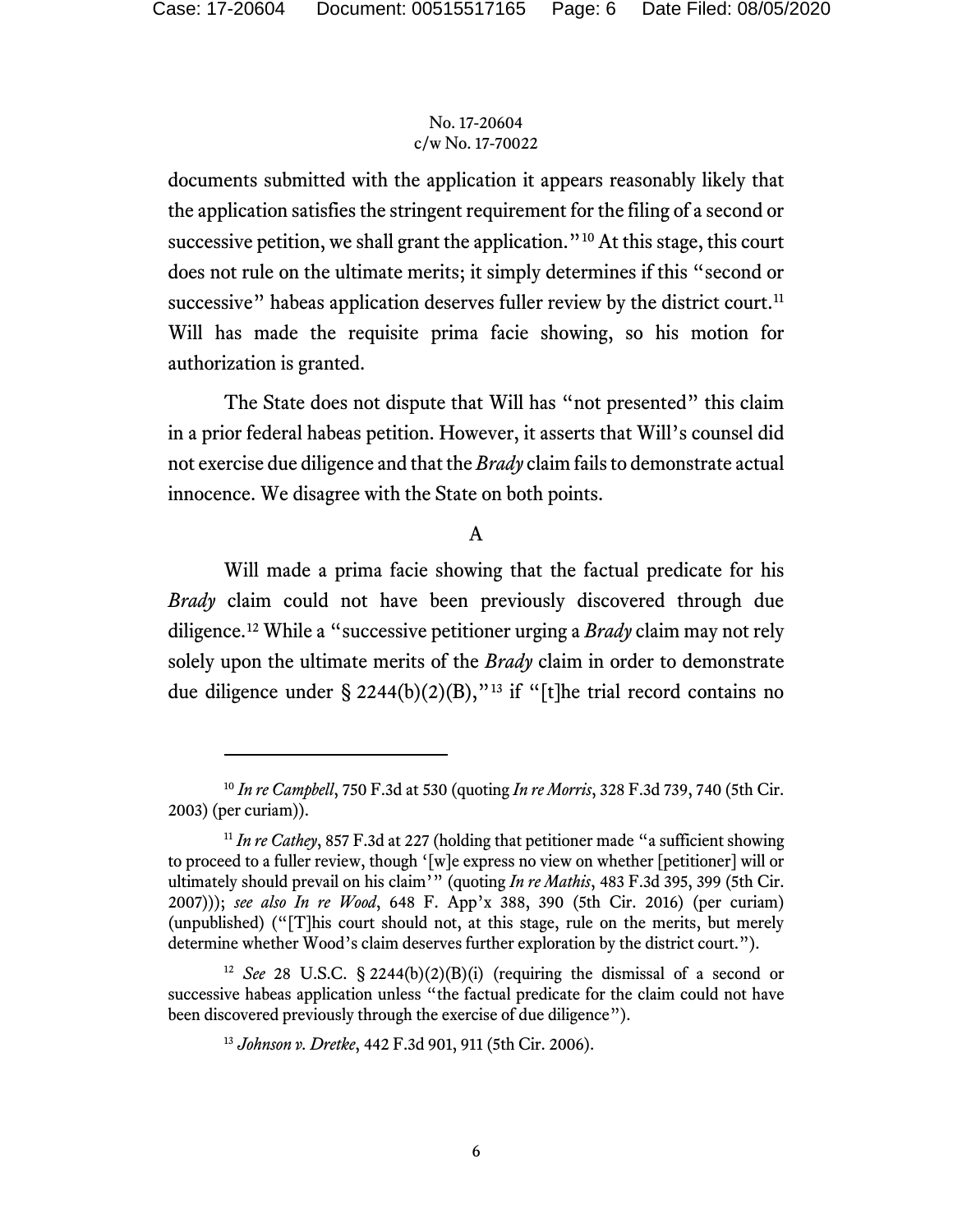evidence which would have put a reasonable attorney on notice," then trial counsel exercised due diligence.[14](#page-6-0) On the other hand, "where the petitioner was noticed pretrial of the existence of the factual predicate and of [its] ultimate potential exculpatory relevance," due diligence is not exercised.<sup>[15](#page-6-1)</sup>

Section  $2244(b)(2)(B)$ 's due-diligence requirement "is measured objectively, not by the subjective diligence of the petitioner."[16](#page-6-2) As such, Will is required to show that the withheld records objectively *could not have been* discovered through the exercise of due diligence.[17](#page-6-3) The distinction between a subjective and objective inquiry was squarely addressed in *Johnson v. Dretke*. There, the State argued that Johnson could not satisfy the duediligence prong because Johnson did not demonstrate that *he* exercised due diligence, and he never explained how he ultimately discovered the previously unavailable documents.[18](#page-6-4) We rejected that argument, holding that "the plain text of  $\S 2244(b)(2)(B)$  suggests that due diligence is measured against an objective standard, as opposed to the subjective diligence of the particular petitioner of record."[19](#page-6-5) In applying this objective standard, we concluded that Johnson could not satisfy his burden because the record included evidence that would have put a reasonable person on notice that missing documents existed.[20](#page-6-6) Johnson therefore could not explain why (or

<span id="page-6-3"></span><span id="page-6-2"></span><span id="page-6-1"></span><span id="page-6-0"></span><sup>14</sup> *See Williams v. Taylor*, 529 U.S. 420, 440–42 (2000) (holding that petitioner showed due diligence under § 2254(e)(2) in developing his juror bias and prosecutorial misconduct claims).

<sup>15</sup> *Johnson*, 442 F.3d at 911.

<sup>16</sup> *Blackman*, 909 F.3d at 779 (citing *Johnson*, 442 F.3d at 909–10).

<span id="page-6-4"></span><sup>17</sup> *See Johnson*, 442 F.3d at 908.

<sup>18</sup> *Id.* at 907.

<span id="page-6-5"></span><sup>19</sup> *Id.* at 908.

<span id="page-6-6"></span><sup>20</sup> *Id.* at 908–09.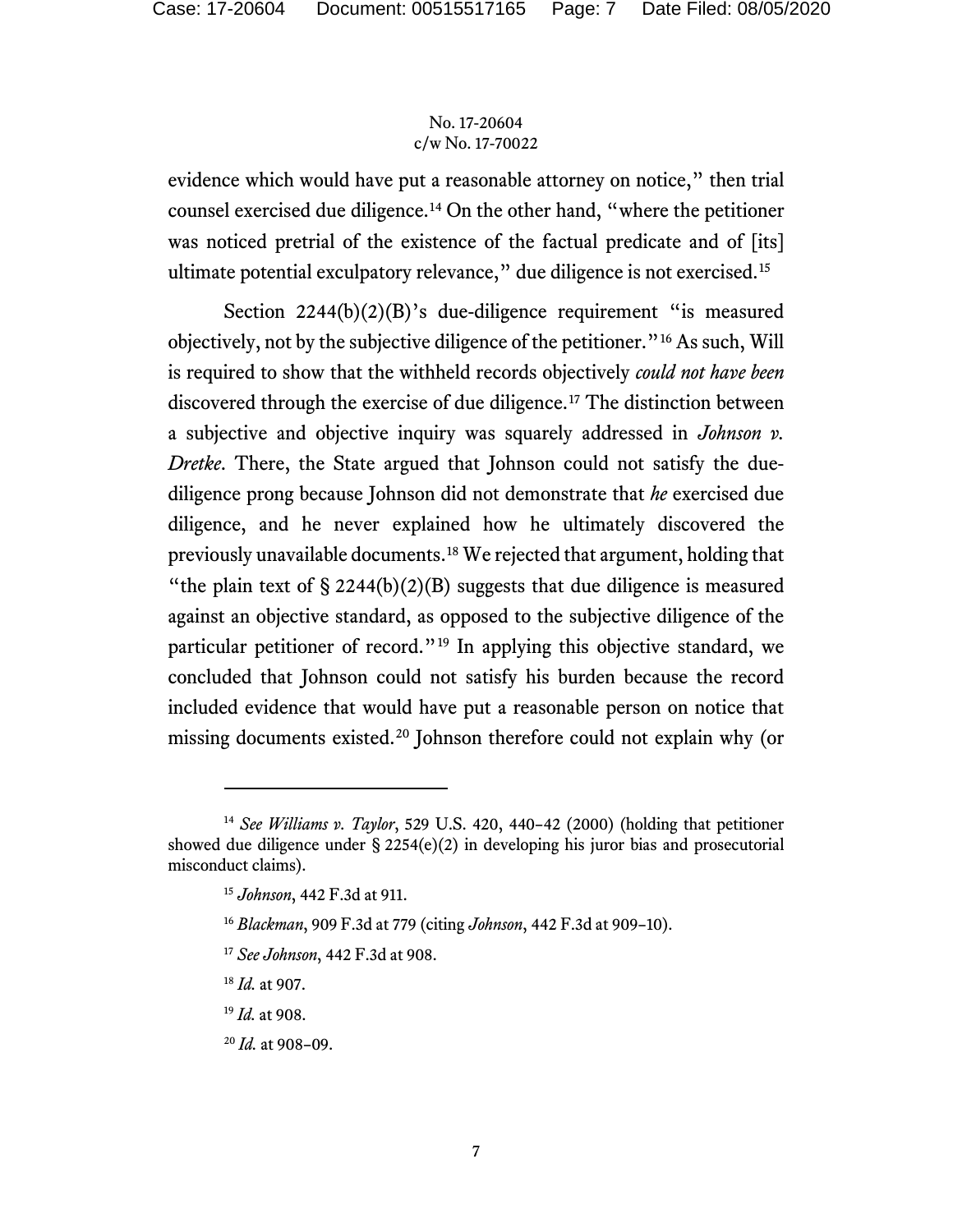that) the evidence could not have been discovered sooner, and, thus, the due-diligence requirement was not satisfied.<sup>[21](#page-7-0)</sup>

Such is not the case here. Objectively, Will has demonstrated that the withheld records could not have been discovered through due diligence. Here, the prosecutor "pledge[d] to [the] Court" that she would produce all *Brady* materials prior to trial; Deputy Strickland, who prepared the Hit Document, appeared in court after refusing to comply with a subpoena *duces tecum* and stated that he did not have any documents pertaining to Will's case; Will's habeas counsel had subpoenaed all inmate records concerning Rosario; an attorney in the DA's Office acknowledged that, between *Brady*  and the DA's open file policy,<sup>[22](#page-7-1)</sup> the State would have been obligated to disclose the withheld documents prior to trial; and Will had no exigent reason to know that the Hit Document or Schifani Report existed. Accordingly, there was no reason for Will or his counsel to suspect that documents were being withheld or to do more than they did to uncover the withheld evidence.<sup>[23](#page-7-2)</sup>

Trial counsel need not assume the prosecution may be withholding information in order to exercise diligence. The Supreme Court has stated

<sup>21</sup> *Id.*

<span id="page-7-1"></span><span id="page-7-0"></span><sup>22</sup> *See Strickler v. Greene*, 527 U.S. 263, 289 (1999) (holding that petitioner established cause for failing to previously raise a *Brady* claim in part because "petitioner reasonably relied on the prosecution's open file policy").

<span id="page-7-2"></span><sup>23</sup> *But see Blackman*, 909 F.3d at 779 (finding due diligence requirement not satisfied where trial attorneys were put on notice of the existence of exculpatory evidence but failed to take steps—which they could have taken—to uncover the evidence until years later); *In re Davila*, 888 F.3d 179, 184–86 (5th Cir. 2018) (per curiam) (similar). As *Blackman* and *Davila* illustrate, where a defendant has actual knowledge that exculpatory evidence exists—such as when a defendant knows that a witness provided false, or later recanted, incriminating testimony—the due diligence requirement cannot be satisfied if that evidence was not pursued.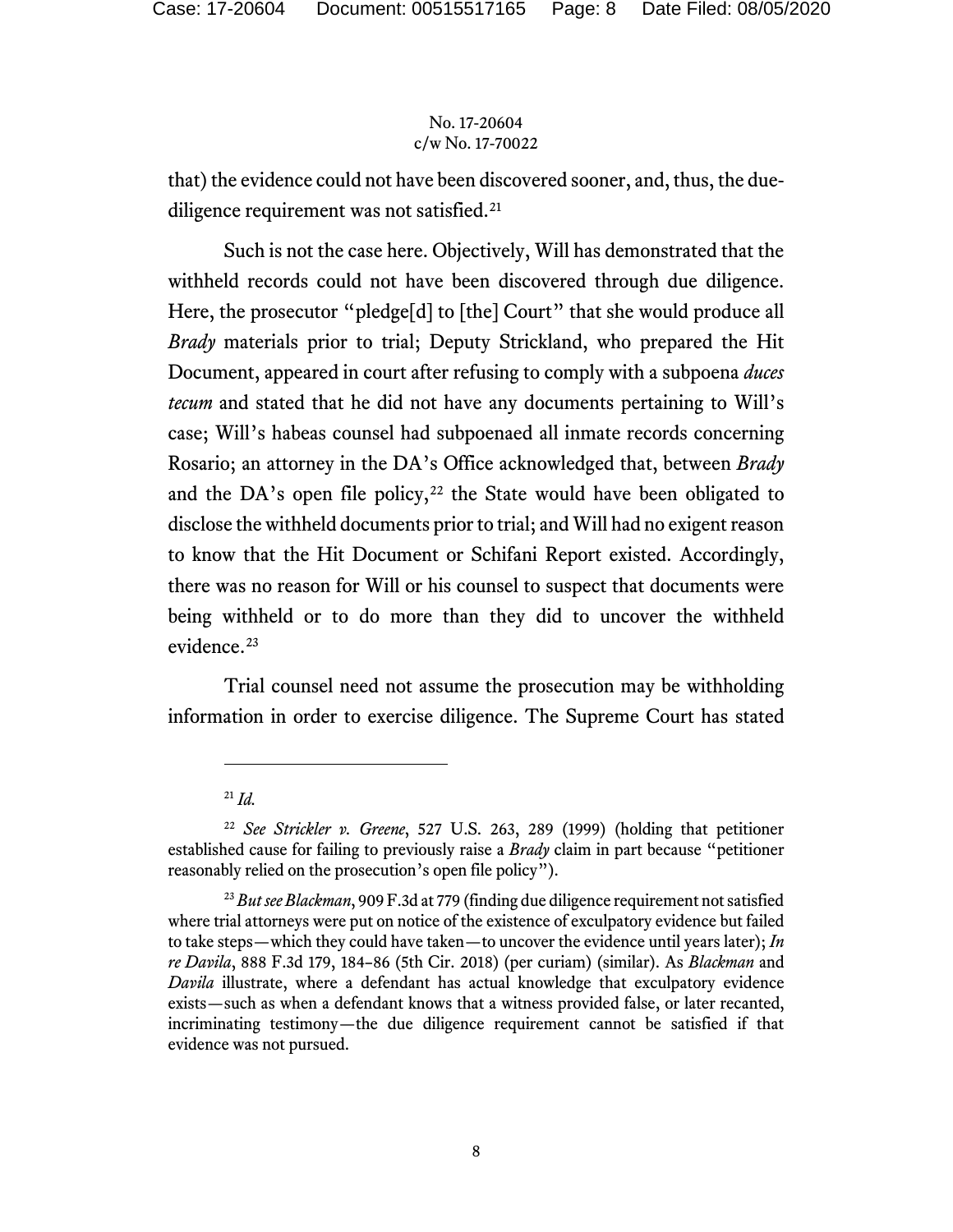that its "decisions lend no support to the notion that defendants must scavenge for hints of undisclosed *Brady* material when the prosecution represents that all such material has been disclosed,"[24](#page-8-0) and trial counsel should be able to reasonably rely on a prosecutor's open file policy.<sup>[25](#page-8-1)</sup> While this Supreme Court precedent was not interpreting AEDPA, its duediligence analysis demonstrates that trial counsel may rely, absent notice to the contrary, on representations by the prosecutor, as Will's counsel reasonably did here.

While this court does not rule on the ultimate merits of the duediligence inquiry at this stage,  $26$  the facts show that Will made a "sufficient" showing of possible merit to warrant a fuller exploration by the district court." $^{27}$  $^{27}$  $^{27}$ 

## B

Will has also made a prima facie showing, by clear and convincing evidence, that no reasonable factfinder would find him guilty.<sup>[28](#page-8-4)</sup> As a reminder, a prima facie showing is "simply a sufficient showing of possible merit to warrant a fuller exploration."[29](#page-8-5) In other words, "[i]f we determine

<sup>27</sup> *Id.* at 226 (quoting *In re Campbell*, 750 F.3d at 530).

<sup>24</sup> *Banks v. Dretke*, 540 U.S. 668, 695 (2004).

<sup>25</sup> *Strickler*, 527 U.S. at 289.

<span id="page-8-2"></span><span id="page-8-1"></span><span id="page-8-0"></span><sup>26</sup> *In re Cathey*, 857 F.3d at 227 (holding that petitioner made "a sufficient showing to proceed to a fuller review, though '[w]e express no view on whether [petitioner] will or ultimately should prevail on his claim.'" (quoting *In re Mathis*, 483 F.3d at 399)).

<span id="page-8-5"></span><span id="page-8-4"></span><span id="page-8-3"></span><sup>&</sup>lt;sup>28</sup> *See* 28 U.S.C. § 2244(b)(2)(B)(ii) (requiring the dismissal of a second or successive habeas application unless "the facts underlying the claim, if proven and viewed in light of the evidence as a whole, would be sufficient to establish by clear and convincing evidence that, but for constitutional error, no reasonable factfinder would have found the applicant guilty of the underlying offense").

<sup>29</sup> *In re Cathey*, 857 F.3d at 226 (quoting *In re Campbell*, 750 F.3d at 530).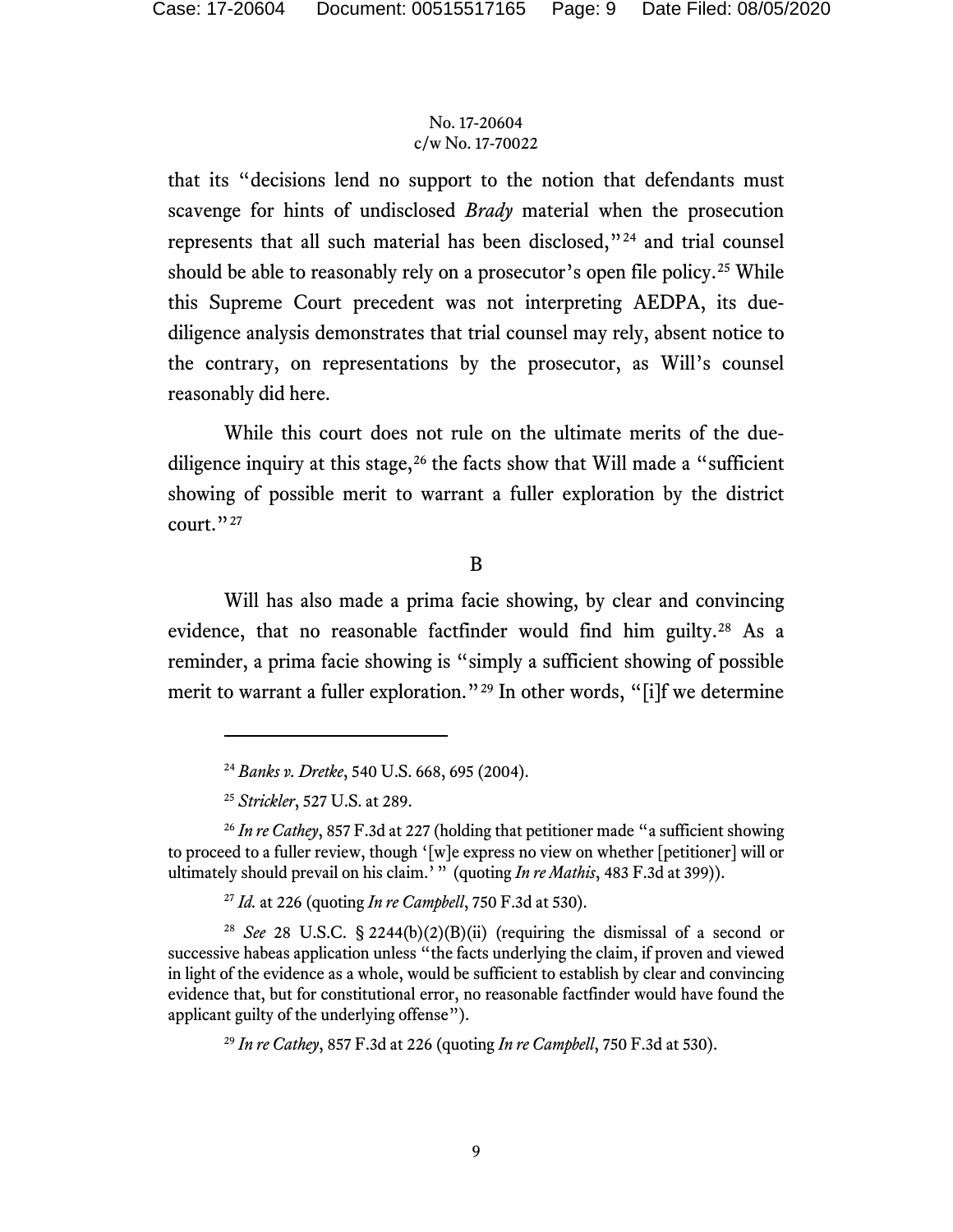that it appears 'reasonably likely' that . . . the application meets the 'stringent requirement' for the filing of a successive petition, then we must grant the filing."<sup>[30](#page-9-0)</sup> But any such grant is "tentative."<sup>[31](#page-9-1)</sup> Even after we authorize a petitioner to file a successive petition, the district court must conduct its own "thorough review" to determine whether the requirements of  $\S 2244(b)(2)$ have been satisfied, and it must dismiss the motion, without reaching the merits, if it determines that the petitioner has not met his burden.<sup>[32](#page-9-2)</sup> In this way, the district court serves as a "second gate through which the petitioner must pass before the merits of his or her motion are heard."[33](#page-9-3)

As for our review, we consider both the new evidence and the existing evidence in assessing the likely impact of the *Brady* material on reasonable jurors.<sup>[34](#page-9-4)</sup> The third prong of  $\S$  2244(b) is a demanding standard described as "a strict form of innocence, roughly equivalent to the Supreme Court's definition of 'innocence' or 'manifest miscarriage of justice' in *Sawyer v. Whitley*."<sup>[35](#page-9-5)</sup> However, to grant a motion for authorization to file a successive habeas petition, we need not determine that Will is factually innocent; we only consider whether there is possible merit to his claim that, if the withheld

<sup>32</sup> *Id.*

<sup>33</sup> *Id.* (quoting *In re Morris*, 328 F.3d at 741).

<span id="page-9-4"></span><span id="page-9-3"></span><span id="page-9-2"></span><sup>34</sup> *See House v. Bell*, 547 U.S. 518, 538 (2006) (explaining that habeas courts consider "all the evidence" to "assess the likely impact of the evidence on reasonable jurors" for actual innocence claims (quoting *Schlup v. Delo*, 513 U.S. 298, 328 (1995))).

<span id="page-9-5"></span><sup>35</sup> *Johnson*, 442 F.3d at 911 (quoting 2 RANDY HERTZ & JAMES S. LIEBMAN, FEDERAL HABEAS CORPUS PRACTICE & PROCEDURE § 28.3e, at 1459-60 (5th ed. 2005)); *see also* 28 U.S.C. § 2244(b)(2)(B)(ii); *see also, e.g.*, *id.* (finding standard not satisfied where three witnesses, unaffected by the withheld evidence, testified that defendant confessed to the shooting).

<span id="page-9-1"></span><span id="page-9-0"></span><sup>30</sup> *Id.* at 226–27 (quoting *In re Woods*, 155 F. App'x 132, 135 (5th Cir. 2005) (per curiam) (unpublished)).

<sup>31</sup> *Id.* at 226 (quoting *In re Morris*, 328 F.3d at 741).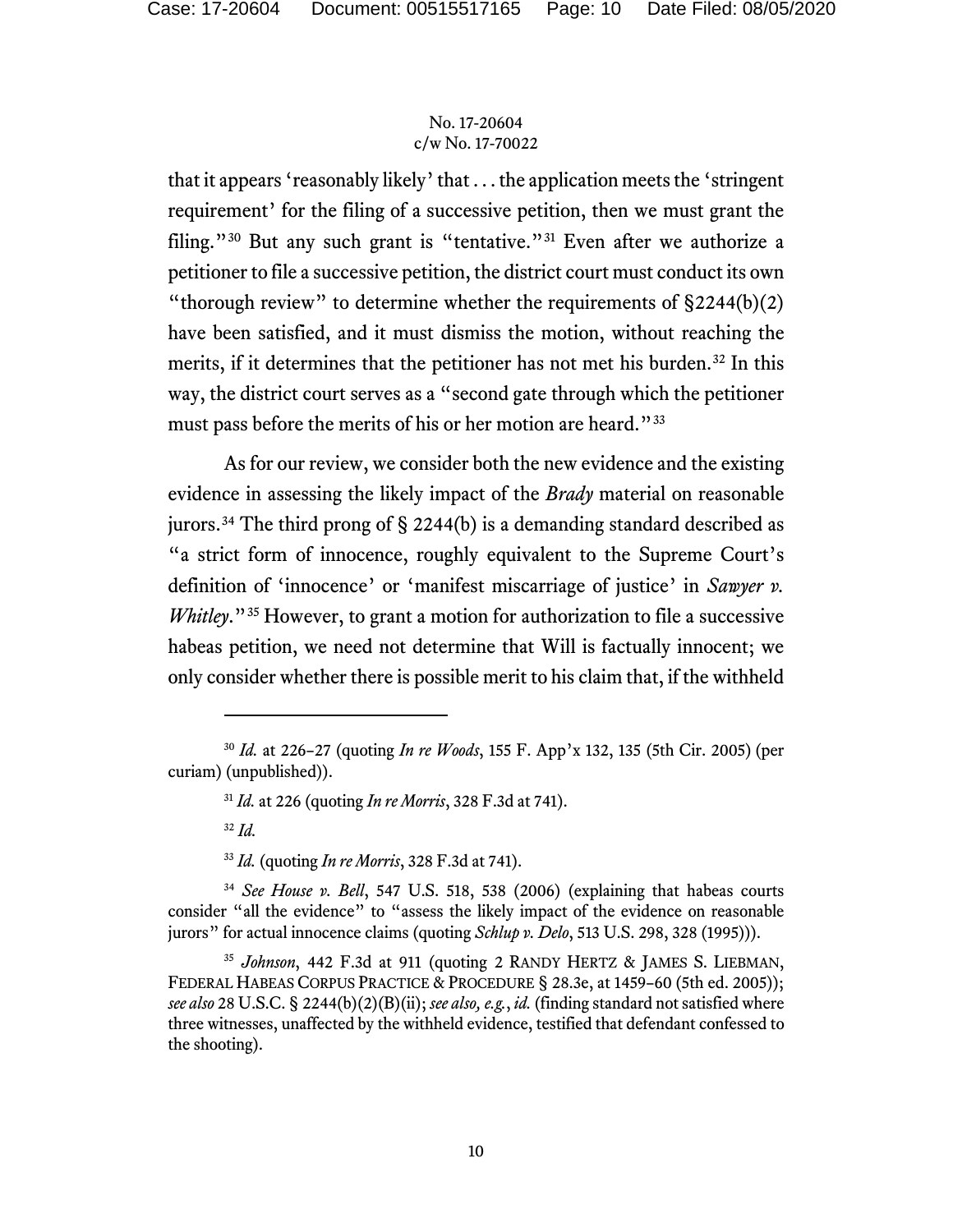evidence had been provided, no reasonable juror would have found Will guilty of shooting Deputy Hill.[36](#page-10-0) Again, we objectively review the evidence as a whole to determine whether it's reasonably likely that the withheld evidence would have changed the outcome.

It would be impossible to recreate the entire trial in a single opinion, but the below chart outlines the key pieces of evidence<sup>37</sup>:

| <b>Evidence Supporting Guilt</b>                                                                                            | <b>Evidence Supporting Reasonable Doubt</b>                                                                                                                      |
|-----------------------------------------------------------------------------------------------------------------------------|------------------------------------------------------------------------------------------------------------------------------------------------------------------|
| At the scene of a reported robbery, Deputy Hill chased<br>Will while Deputy Kelly chased Rosario in opposite<br>directions. | Deputy Kelly lost sight of Rosario before Deputy Hill<br>was shot.                                                                                               |
| When Deputy Kelly lost sight of Rosario, Rosario was<br>running east, in the opposite direction of Deputy Hill.             | Deputy Kelly testified that his original report stating<br>that Rosario ran "east along the bayou" was based on<br>an "incorrect belief."                        |
|                                                                                                                             | Deputy Kelly reported that he had "the tall one,"<br>meaning Will, "in custody," suggesting Will was<br>handcuffed or otherwise under Deputy Kelly's<br>control. |
| Shortly after Deputy Kelly lost sight of Rosario, Deputy<br>Kelly heard between 5 and 7 gunshots. <sup>38</sup>             |                                                                                                                                                                  |
| After the last shot was fired, Deputy Kelly saw<br>"somebody" running from the direction where Deputy                       |                                                                                                                                                                  |

<sup>36</sup> *In re Cathey*, 857 F.3d at 226 (quoting *In re Campbell*, 750 F.3d at 530).

<span id="page-10-1"></span><span id="page-10-0"></span><sup>37</sup> For the avoidance of doubt, we only consider the *evidence that the jury received*. We are not factoring in, for example, evidence that was excluded from trial, affidavits or evidence that were uncovered post-trial, or counsels' opening and closing statements. *See Zafiro v. United States*, 506 U.S. 534, 541 (1993) (recognizing that "opening and closing statements are not evidence").

<span id="page-10-2"></span><sup>38</sup> In its brief, the Government asserts that only 8 seconds passed between the time Deputy Kelly lost sight of Rosario and when he heard the first gunshot, meaning Rosario would not have had time to run over 400 feet to reach Deputy Hill and Will. However, evidence of this was not presented during trial; it was a conclusion offered by the Government's counsel during closing argument, which is not evidence. *See Zafiro*, 506 U.S. at 541. In response, Will's counsel offered his conclusion that significantly more time (at least 87 seconds) passed between these two events,such that Rosario would have had ample time. But, again, arguments offered in closing statements are not evidence. *See id.*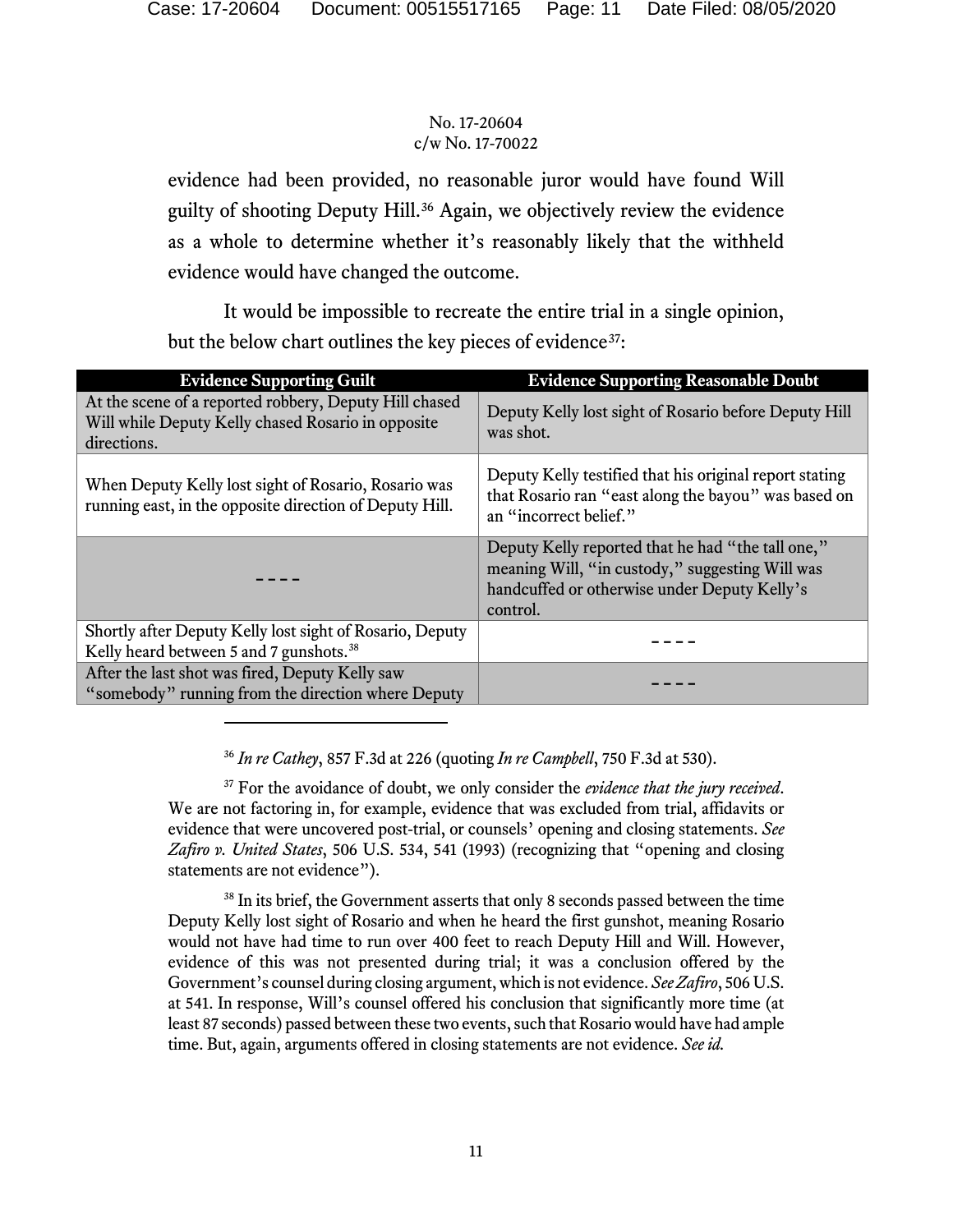**Evidence Supporting Guilt Evidence Supporting Reasonable Doubt** Hill was shot toward a parking lot. When Deputy Kelly got to the parking lot, a woman (Cassandra Simmons) told Deputy Kelly that a man stole her car at gun point. Simmons testified that a man she identified as Will opened her car door, ordered her to get out, said "I just shot police," and put a gun to her neck. Simmons' testimony did not include the statement "I just shot a policeman" until thirteen months after she gave her first statement to officers, even though Ms. Simmons knew, at the time she gave her first statement, that the theft of her car was related to an investigation into the death of a police officer. When Will was ultimately pulled over in Simmons' car, the murder weapon was also found in the vehicle. There was no evidence that Will was holding the gun at the time Deputy Hill was shot. Gunshot residue was found on Will's left hand and on the left-hand glove that was found in Simmons' car. Will was shot in the left hand by the same gun that shot Deputy Hill, and the examiner testified that the residue was "almost certainly" from the gunshot wound to the hand. If Will shot himself in the left hand, he probably would have been holding the gun in his right hand, but the gun residue tests were inconclusive as to Will's right hand and the right glove. The medical examiner testified that the wound to Deputy Hill's left hand would be consistent with an individual "laying on the ground getting ready to be handcuffed, taking a moment, pulling a gun out and shooting upward." State Forensic evidence shows that Hill was shot in the back of the head, and the medical examiner testified that the wounds would similarly be consistent with an officer handcuffing a person and another person approaching the officer from the left side and shooting the officer in the head. State Forensic evidence shows that all of the gunshot wounds to Deputy Hill were long-range, meaning the gun was more than 2 feet away from Deputy Hill with each shot. The medical examiner could not say how Deputy Hill was standing at the time he was shot, what position the shooter was when he fired the weapon, or how many shots were fired. Handcuffs were found on the ground near Deputy Hill's body; the handcuff key was in his pocket; and spare handcuff key was found by on Deputy Hill's boot laces. Deputy Dalrymple, who photographed the scene, could not recall if the handcuffs were opened or closed when he arrived at the scene. Will's blood was found on Deputy Hill's right boot. There was only a single droplet of Will's blood found on the toe of Deputy Hill's boot, and the blood could have come from Will being shot in the hand.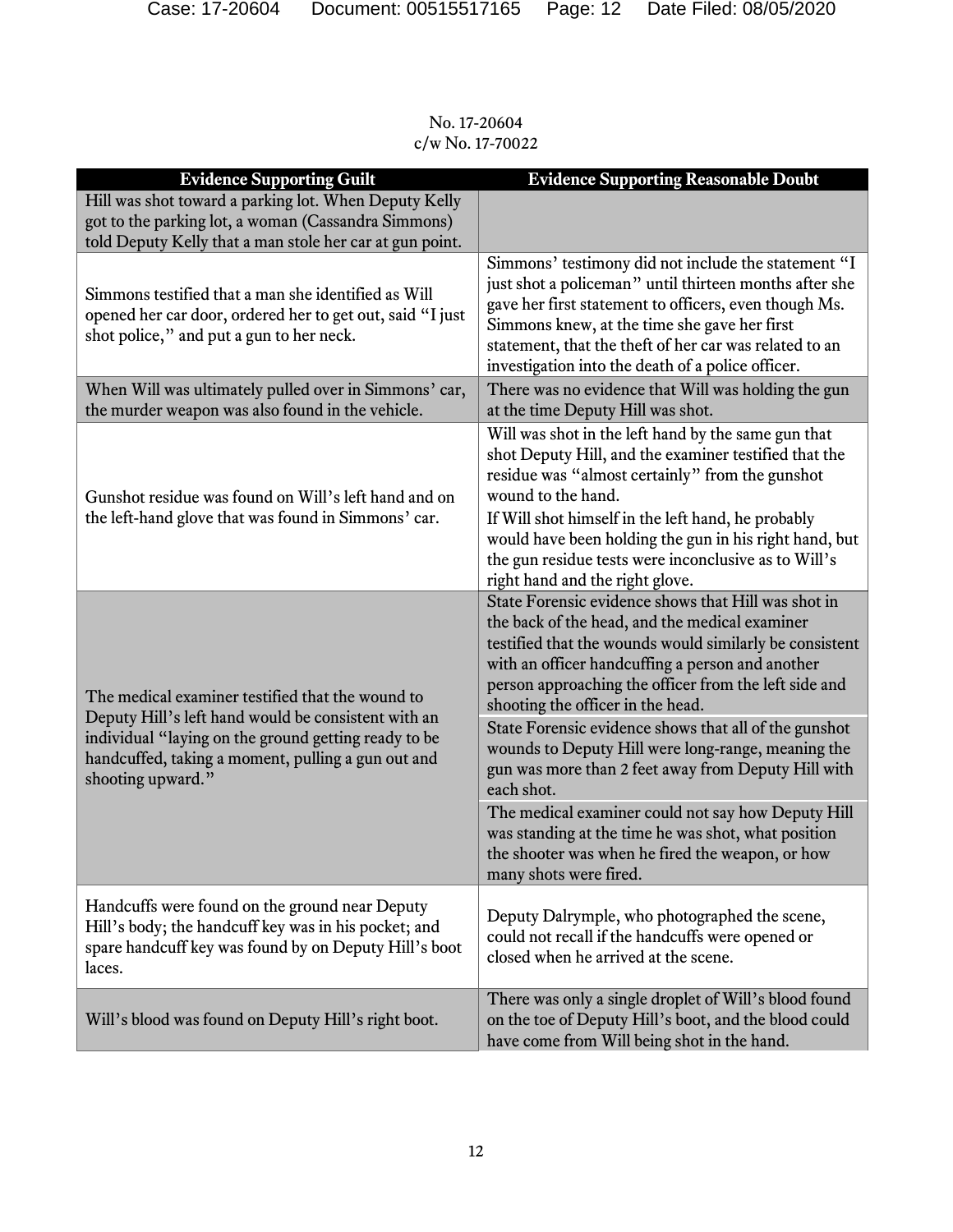| <b>Evidence Supporting Guilt</b>                                                                                                                                                                                                                                                                                         | <b>Evidence Supporting Reasonable Doubt</b>                                                                                                                                                                                                                               |
|--------------------------------------------------------------------------------------------------------------------------------------------------------------------------------------------------------------------------------------------------------------------------------------------------------------------------|---------------------------------------------------------------------------------------------------------------------------------------------------------------------------------------------------------------------------------------------------------------------------|
|                                                                                                                                                                                                                                                                                                                          | Deputy Hill's blood was not found on Will.                                                                                                                                                                                                                                |
| Officers testified that Will's clothes had "large white"<br>spots that appeared like maybe bleached or<br>something," Will told officers his eyes were burning<br>and "that it might be a chemical he had in the car"<br>causing the burning, and Simmons testified she had<br>bleach in the back of the car Will stole. | Officers did not notice an unusual smell on Will when<br>they pulled him over.<br>Will's blood was still extractable and testable from his<br>clothing.                                                                                                                   |
|                                                                                                                                                                                                                                                                                                                          | The light-colored spots on Will's clothing were not<br>tested for any chemicals.                                                                                                                                                                                          |
|                                                                                                                                                                                                                                                                                                                          | Witness who saw Rosario later that same day<br>described him as "[n]ervous, in a hurry, rushing to<br>leave." Rosario told this witness "[n] ot to say<br>anything to the cops about him because they could<br>trace it back to what him and Robert [Will] have<br>done." |
|                                                                                                                                                                                                                                                                                                                          | Witnesses testified to seeing Rosario the day of the<br>robbery and described him seeming "nervous and<br>edgy" and shadow boxing alone outside.                                                                                                                          |
| Actual blood stains were not detected on Rosario's                                                                                                                                                                                                                                                                       |                                                                                                                                                                                                                                                                           |
| clothing; any "traces of blood" could have been caused                                                                                                                                                                                                                                                                   | Rosario's shirt had stains "consistent with traces of                                                                                                                                                                                                                     |
| by packaging Rosario's clothes in the same bag as                                                                                                                                                                                                                                                                        | blood."                                                                                                                                                                                                                                                                   |
| clothing that did have blood on it.                                                                                                                                                                                                                                                                                      |                                                                                                                                                                                                                                                                           |
|                                                                                                                                                                                                                                                                                                                          | A fellow inmate testified that Rosario told him that<br>Rosario "had no choice but to shoot the cop. It was<br>just instinct and he ran."                                                                                                                                 |

No. 17-20604 c/w No. 17-70022

Certainly, the record is not devoid of evidence supporting Will's conviction, but it reflects anything but a slam dunk. Even before the Hit Document and the Schifani Report came to light, the district court noted that there are "disturbing uncertainties," a "total absence of eyewitness testimony or strongly probative forensic evidence," and "considerable evidence supporting Will's innocence."[39](#page-12-0) The district court's analysis of the

<span id="page-12-0"></span><sup>39</sup> *Will v. Thaler*, 2012 WL 135590, at \*10 (S.D. Tex. Jan. 17, 2012) (unpublished) (noting that the evidence against Will is purely circumstantial, "lamenting the strict limitations placed upon the [district court prohibiting it from reversing Will's conviction and death sentence]," and imploring the state executive branch to "exercise restraint in the execution of Will's sentence").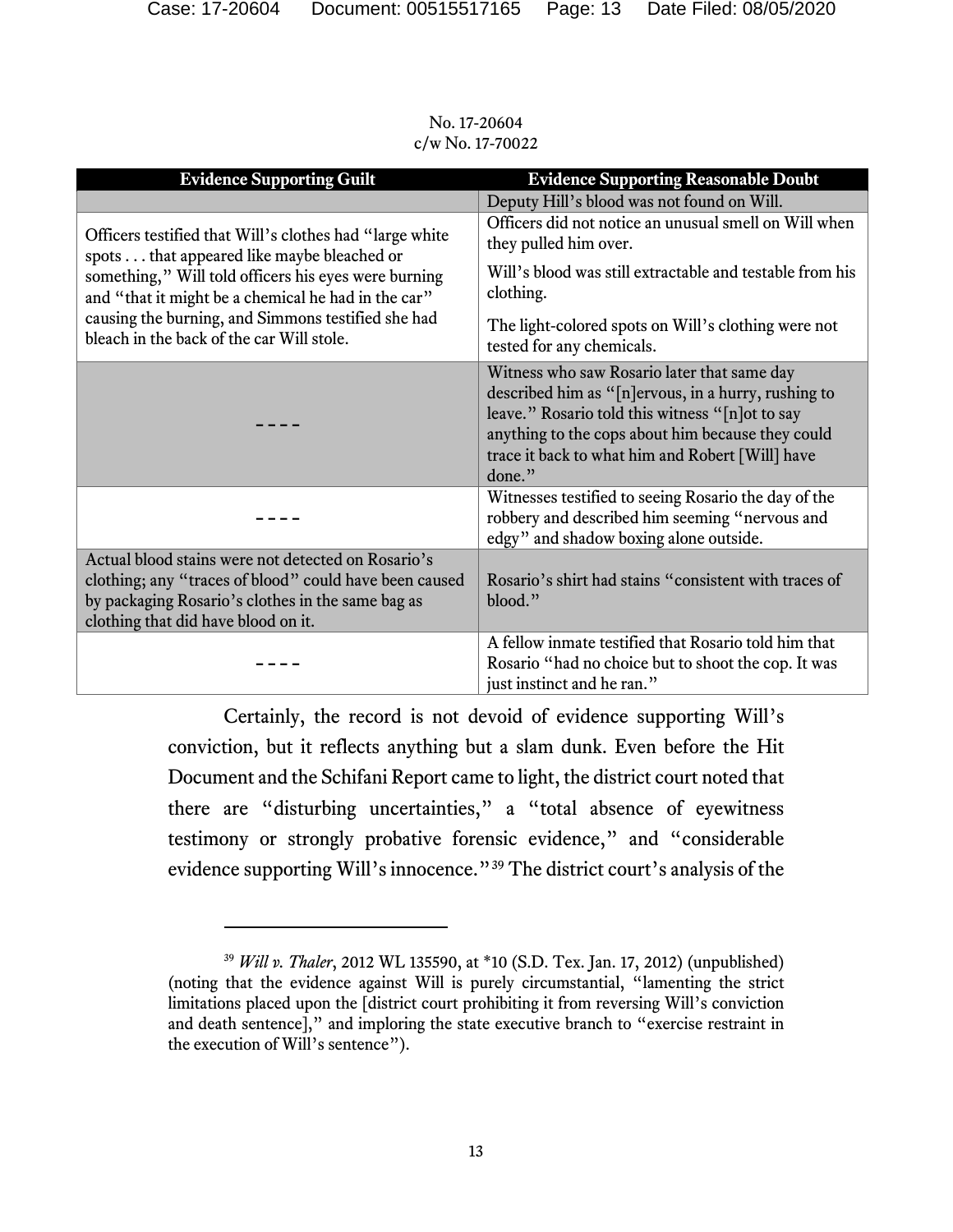evidence does not bind this court, but it demonstrates that the old evidence establishing Will's guilt is assailable.

Now the new evidence. First, there's the Hit Document, which reveals that Rosario was placed in administrative separation for soliciting another to "make a hit" on Will. The timing of the document is important. It suggests that Rosario attempted to have Will, the only other witness to Deputy Hill's murder, killed prior to trial—before Will could testify against him. Though this evidence is not immune from attack, it does provide convincing evidence that Rosario—not Will—had testimony to bury.

Second, we have the Schifani Report. In this report, Deputy Schifani recounts that, while moving inmates between cells, Rosario observed a "mourning" badge cover Deputy Schifani was wearing in honor of Deputy Hill. As Deputy Schifani describes it, Rosario "pointed at [her] badge cover and sarcastically asked [her], 'Do you know why you are wearing that?'" When Deputy Schifani responded in the affirmative, Rosario continued, "I am part of the reason you are wearing it. Do you know who I am?" Again, Deputy Schifani responded in the affirmative. Rosario then stuck his arm out and instructed Deputy Schifani to look at his armband, pointing to the cautionary text that read "\*PROTECTION\*." The report goes on to recount Rosario's "swagger[]" as she moved him to his separation cell and that he "appeared to take pleasure in his notoriety." As with the Hit Document, this evidence is not a "smoking gun," but it also does not evince the distant bystander to Deputy Hill's murder that the State described throughout trial. To the contrary, Rosario is confessing to an active role in the murder of Deputy Hill, undermining the State's theory of the case and further bolstering Will's unrelenting protestations that he was not the shooter. Clear and convincing evidence by any account.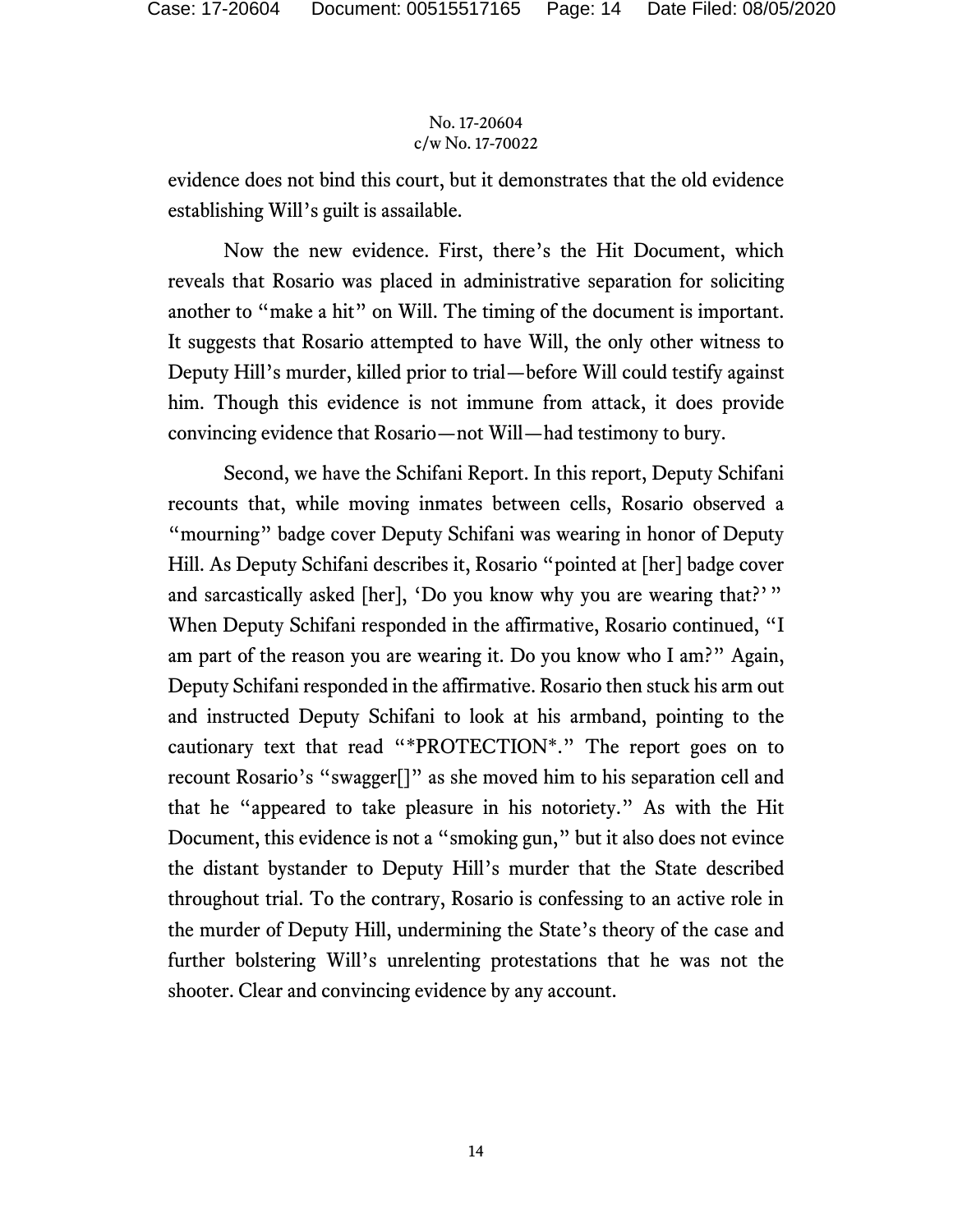The dissent would have us reach a different conclusion because neither piece of evidence is a "smoking gun" of Will's innocence.<sup>[40](#page-14-0)</sup> But, as we've explained, the controlling standard is not whether the newly discovered evidence proves innocence *beyond all doubt*. The standard is one of *reasonable doubt*—whether Will has made a prima facie showing, by clear and convincing evidence, that no reasonable factfinder would find him guilty. As the district court stressed, there is "considerable evidence supporting Will's innocence," including "the total absence of eyewitness testimony or strongly probative forensic evidence."<sup>[41](#page-14-1)</sup> There were "disturbing uncertainties" of Will's culpability even before the introduction of the withheld evidence.<sup>[42](#page-14-2)</sup> Now, with the new evidence in hand, the uncertainties are even more disturbing.

Based on the probative value of the previously withheld evidence, Will has made a sufficient showing to proceed to a fuller review.<sup>[43](#page-14-3)</sup> He's demonstrated it is *reasonably likely* that, after hearing the new evidence alongside the old evidence, every reasonable juror would have some level of reasonable doubt.<sup>[44](#page-14-4)</sup> We express no view on whether Will should ultimately

<sup>40</sup> *See* Dissenting Op. at \*21.

<span id="page-14-1"></span><span id="page-14-0"></span><sup>41</sup> *Will v. Thaler*, 2012 WL 135590, at \*10. The dissent also quotes an affidavit from Will's trial counsel, *see* Dissenting Op. at \*19; however, this affidavit was not (and almost definitely cannot be) put before a jury, and it is therefore not part of our review.

<sup>42</sup> *Id*.

<span id="page-14-3"></span><span id="page-14-2"></span><sup>43</sup> *See In re Morris*, 328 F.3d at 741 (Higginbotham, J., concurring) (expressing skepticism as to defendant's ability to satisfy the third prong of § 2244(b)(2) but concurring "dubitante" because the defendant had demonstrated "enough merit to warrant further exploration by the district court" and because this court's ruling is "tentative," pending the district court's further examination).

<span id="page-14-4"></span><sup>&</sup>lt;sup>44</sup> See In re Winship, 397 U.S. 358, 364 (1970) ("[T]he reasonable doubt standard is indispensable, for it impresses on the trier of fact the necessity of reaching a subjective state of *certitude* on the facts in issue." (emphasis added) (internal quotation omitted)).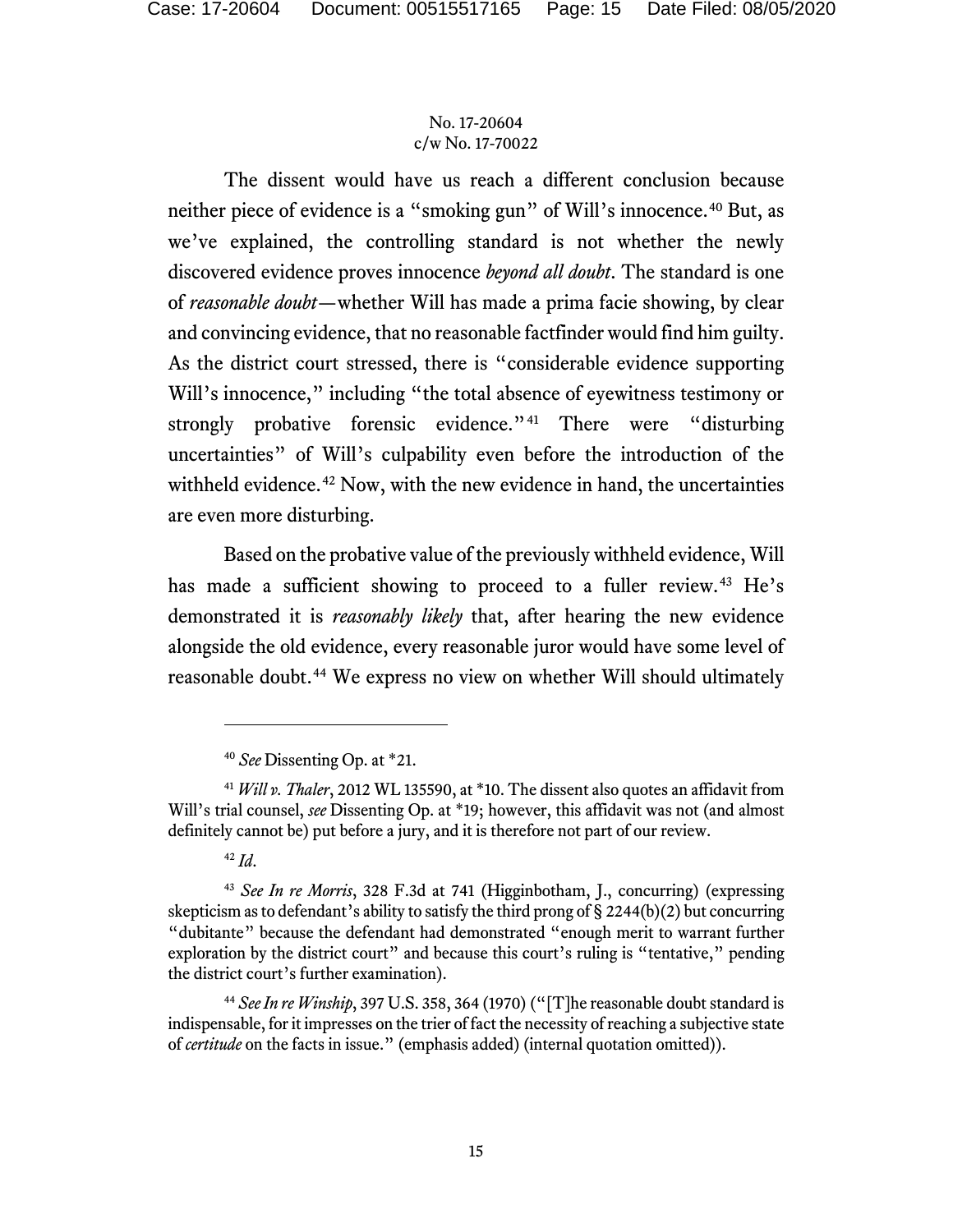prevail on the merits or whether he is actually innocent.[45](#page-15-0) We hold only that Will has made a prima facie showing that his *Brady* claim deserves fuller consideration. He may be right. He may be wrong. But he should be heard.

\* \* \*

Because Will made a prima facie showing that his *Brady* claim was not previously presented, that the evidence could not have been discovered through due diligence, and that his claim has merit, we grant Will's motion to file a successive habeas petition.

# IV

For the foregoing reasons, we AFFIRM the district court's transfer order and GRANT the motion for authorization to file a successive habeas petition.

<span id="page-15-0"></span><sup>45</sup> *See In re Cathey*, 857 F.3d at 227 (granting the motion to authorize a successive petition while acknowledging that "[w]e express no view on whether [petitioner] will or ultimately should prevail on his claim" (quoting *In re Mathis*, 483 F.3d at 399)).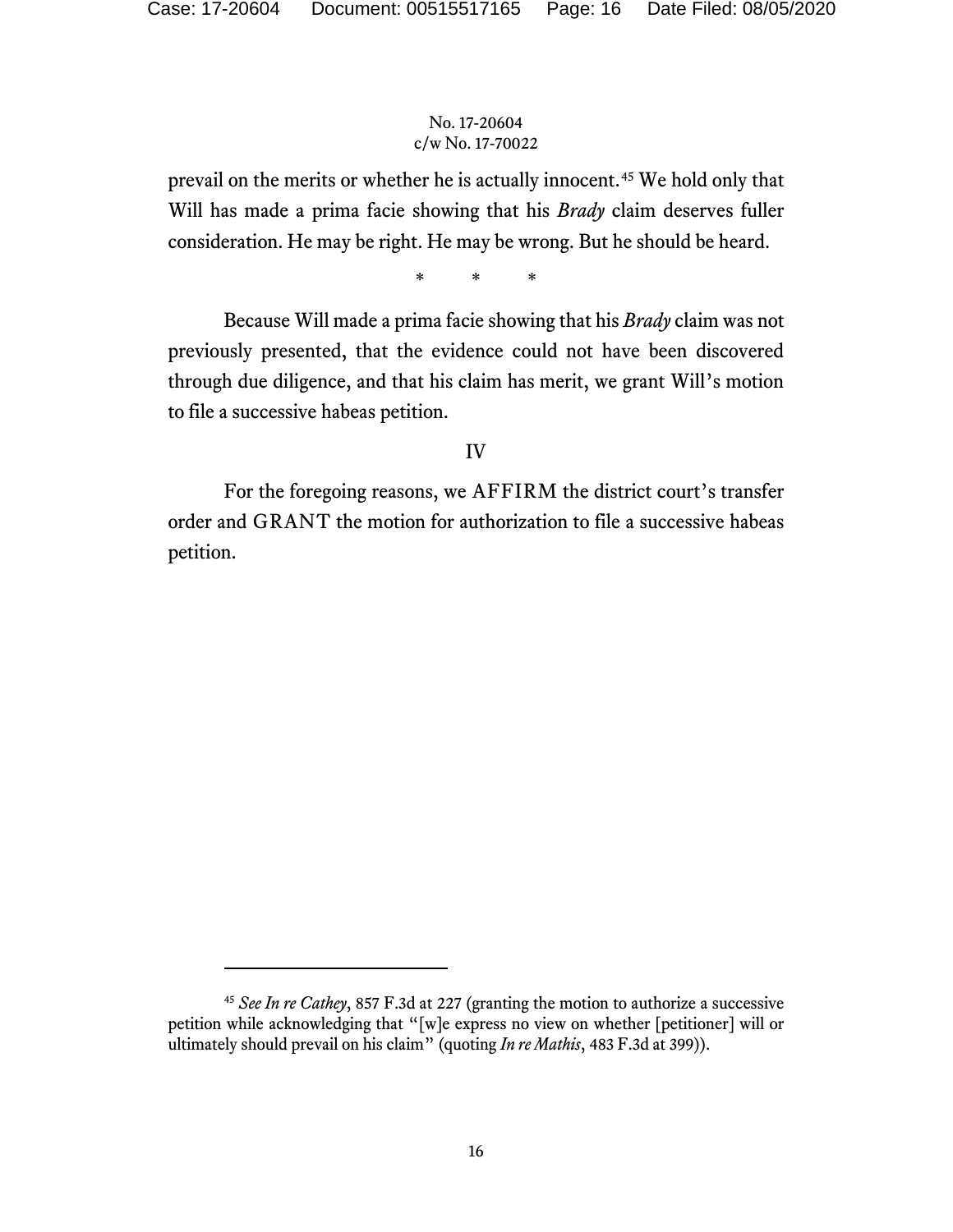James C. Ho, *Circuit Judge*, dissenting:

Federal courts cannot interfere with state criminal convictions, including capital convictions, except under the limited circumstances recognized by Congress and the Supreme Court. Our review is limited, not because Congress and the Supreme Court disrespect constitutional rights, but because they respect "the principles of comity, finality, and federalism." *Panetti v. Quarterman*, 551 U.S. 930, 945 (2007) (cleaned up). Comity and federalism, because we honor the sovereign prerogative of state judiciaries to enforce criminal law and constitutional rights—and finality, because a system of endless appeals is antithetical to the rule of law.

"Federal habeas review of state convictions . . . intrudes on state sovereignty to a degree matched by few exercises of federal judicial authority." *Harrington v. Richter*, 562 U.S. 86, 103 (2011). It "frustrates both the States' sovereign power to punish offenders and their good-faith attempts to honor constitutional rights." *Id*. So Congress enacted the Antiterrorism and Effective Death Penalty Act of 1996 to reaffirm "that state courts are the principal forum for asserting constitutional challenges to state convictions"—and that "habeas corpus is a 'guard against extreme malfunctions in the state criminal justice systems,' not a substitute for ordinary error correction through appeal." *Id*. at 102–03 (quoting *Jackson v. Virginia*, 443 U.S. 307, 332 n.5 (1979) (Stevens, J., concurring in the judgment)).

Our reticence to interfere should be particularly acute where, as here, the defendant has been convicted, and the conviction has been repeatedly affirmed, first on direct appeal, and then again and again in multiple rounds of habeas petitions and appeals, in both state and federal court. When all that process has been afforded, when dozens of state and federal judges have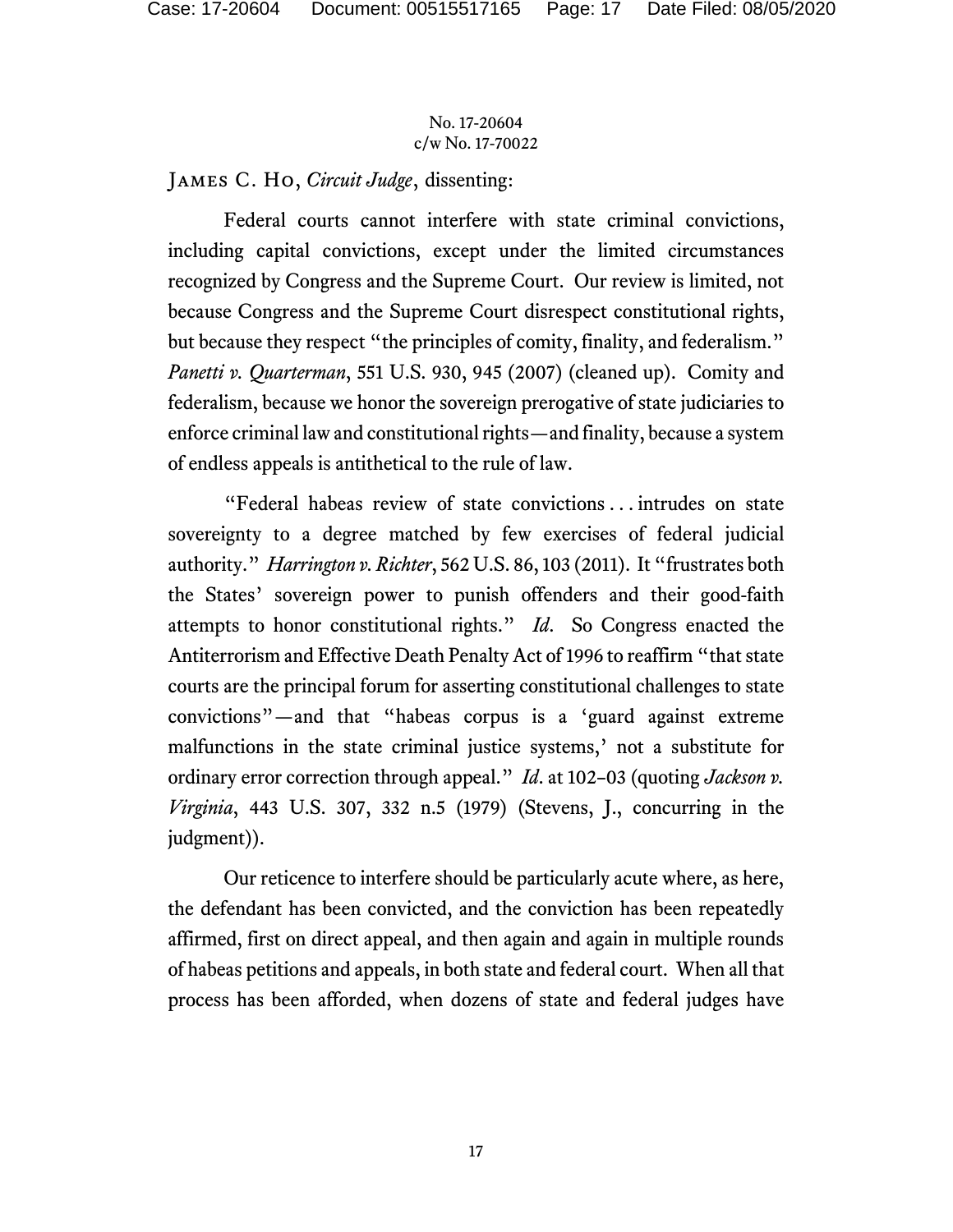reviewed and approved the conviction and sentence, it is long past time for closure—for the victims, for the defendant, and for the legal system.

Federal law reflects this sentiment by forbidding federal courts of appeals from authorizing successive federal habeas petitions, except under extremely narrow circumstances. Among other requirements, there must be "clear and convincing evidence," after taking any new facts "in light of the evidence as a whole," that "but for constitutional error, *no reasonable factfinder* would have found the applicant guilty of the underlying offense." 28 U.S.C. § 2244(b)(2)(B)(ii) (emphasis added).

So we have no choice but to deny authorization to proceed on a successive habeas petition unless "no reasonable juror would have voted to convict." *In re Raby*, 925 F.3d 749, 758 (5th Cir. 2019). Not surprisingly, we have described the standard as a "strict form of innocence." *Johnson v. Dretke*, 442 F.3d 901, 911 (5th Cir. 2006) (cleaned up).

This case comes nowhere close to meeting that rigorous standard. Far from meeting a "strict form of innocence," the evidence of guilt is compelling—and certainly sufficient for a reasonable juror to convict:

- Will confessed to shooting Hill just moments after it happened. Shortly after the shooting, he pointed a gun at an innocent bystander, Cassandra Simmons, and ordered her out of her car, claiming that he had "just shot a police officer" and needed her car to flee. (Will denies that he ever confessed to Simmons. But he has offered no credible theory as to what would have motivated Simmons to lie.)
- Not long after the carjacking occurred, Will was caught in Simmons's stolen car, in possession of a loaded gun.
- Subsequent testing confirms that the loaded gun in Will's possession at the time of his arrest was indeed the gun used to kill officer Hill.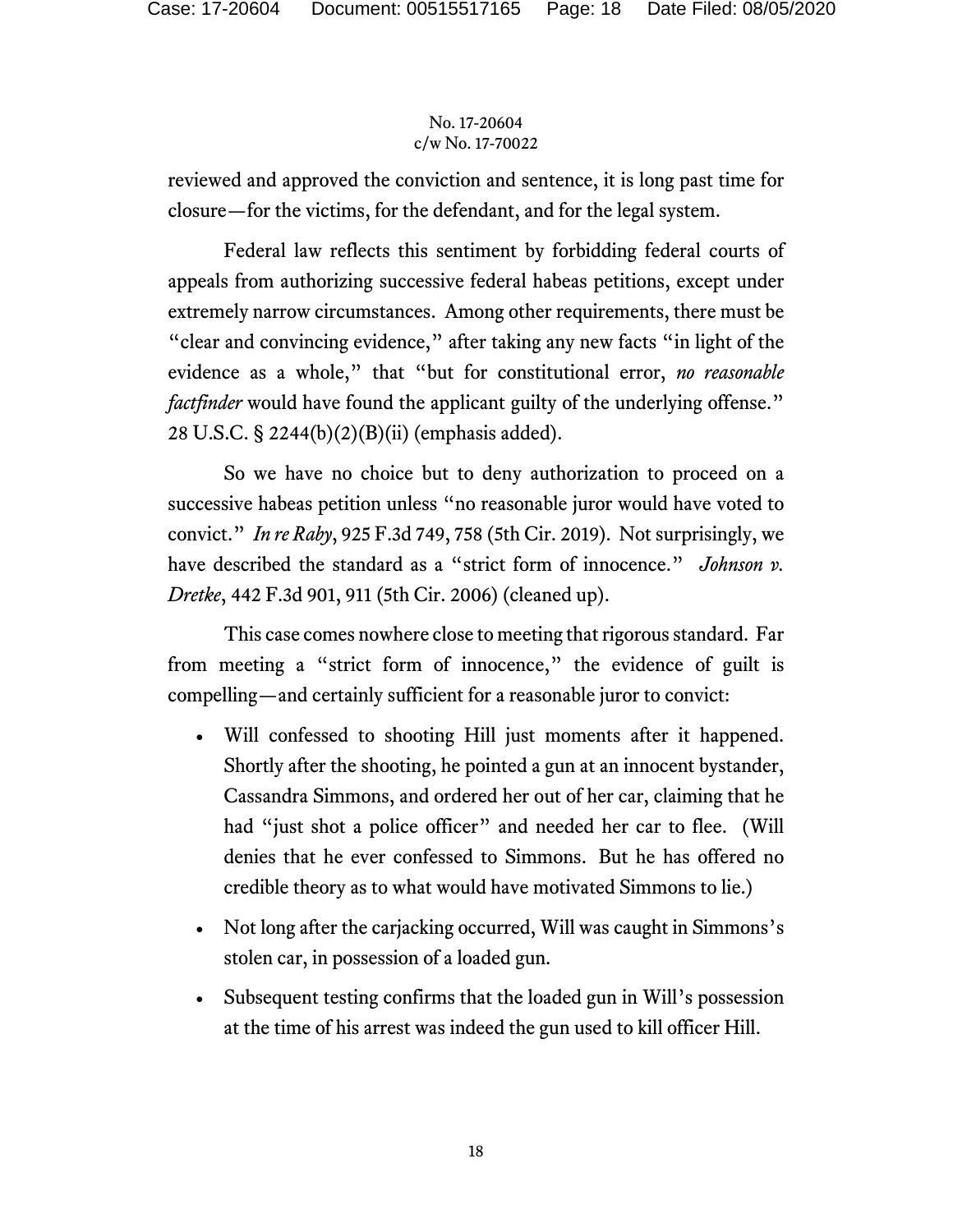- The physical evidence indicated that Will tried to conceal that he had fired the gun. According to the trial record, his clothing was covered with bleach, and he complained to the arresting officer that he had gotten bleach in his eyes. (Simmons later testified she had a bottle in bleach in her trunk at the time Will carjacked her. At the time of arrest, that bottle of bleach was found in the passenger seat.)
- Despite Will's efforts to conceal his acts, his hands tested positive for gunshot residue. (No one has offered an innocent explanation for why Will would have taken the time to cover himself in bleach.)
- The medical examiner testified that the physical evidence supported the conclusion that Will shot Hill while in custody.

Yet Will claims that no reasonable juror would have voted to convict him, despite all of these facts? I find that unfathomable.<sup>[1](#page-18-0)</sup>

What's more, Will's own experts admitted that the physical evidence implicated Will as the shooter. According to an affidavit from Will's trial counsel, Will's blood spatter expert told counsel: "[Y]ou do not want to call me as a witness in this case . . . My conclusions are that the physical evidence is consistent with your client shooting the deputy."[2](#page-18-1)

<span id="page-18-0"></span><sup>&</sup>lt;sup>1</sup> The majority includes an evidence chart that, in its view, supports Will's successive habeas petition. But the chart actually proves the opposite—it shows that a reasonable juror had ample basis to convict Will. As the majority admits, "the record is not devoid of evidence supporting Will's conviction." So then how can the successive petition proceed under AEDPA? The majority says it's because the evidence to convict is not "a slam dunk." But that gets AEDPA exactly backward: AEDPA allows the filing of a successive habeas petition *only* when a reasonable juror is *compelled to acquit*—not (as the majority suggests) when a reasonable juror is *not compelled to convict*.

<span id="page-18-1"></span><sup>&</sup>lt;sup>2</sup> The majority notes that "this affidavit was not (and almost definitely cannot be) put before a jury." True enough. It was introduced at the evidentiary hearing in Will's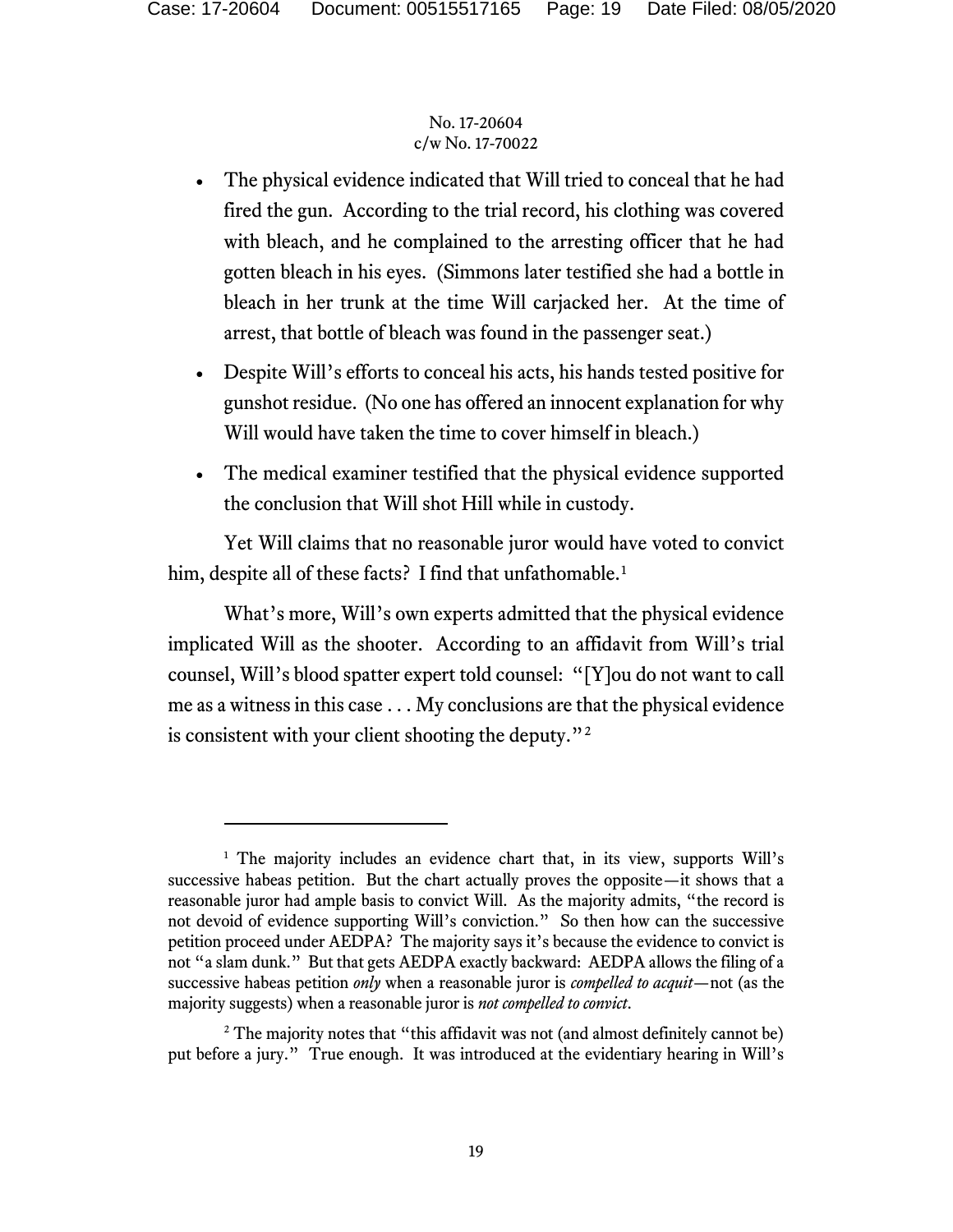In response, Will cites two documents that the prosecution failed to disclose until after his first federal habeas petition. But neither document comes close to making it *irrational* for *any* juror to convict—particularly against the mountain of trial evidence highlighted above.

First is the report from another officer, Patricia Schifani. According to that report, Rosario bragged that he was "part of the reason" Hill was killed. But Rosario's "part[ial]" role in the events is entirely consistent with the State's theory of the case at trial: Officers found Will and Rosario running from a crime scene. Hill pursued Will, while Kelly pursued Rosario. So there is no question that Rosario played a "part"—and tellingly, only a "part" in the events that led to Hill's murder.

Second is a jail report ordering that Rosario be keep separate from another inmate, Daniel Cruz. That report contained the following notation: "soliciting \$ to make hit on co-def Robt. Will." But notably, the report did not explain *why* Rosario might have wanted to kill Will. In particular, the report offered nothing that would connect any motive to kill Will with the murder of Hill—as opposed to any other dispute those two felons might have had with one another.

To its credit, the majority is careful to note that this is not a ruling on the merits, but only an authorization of a successive federal habeas petition. But the result should be the same. Because under AEDPA, a "court of appeals may authorize the filing of a second or successive application *only* if it determines that the application makes a prima facie showing that the application satisfies the requirements of this subsection." 28 U.S.C.

first federal habeas petition—the same proceedings from which the majority quotes the district court's interpretation of the trial evidence.